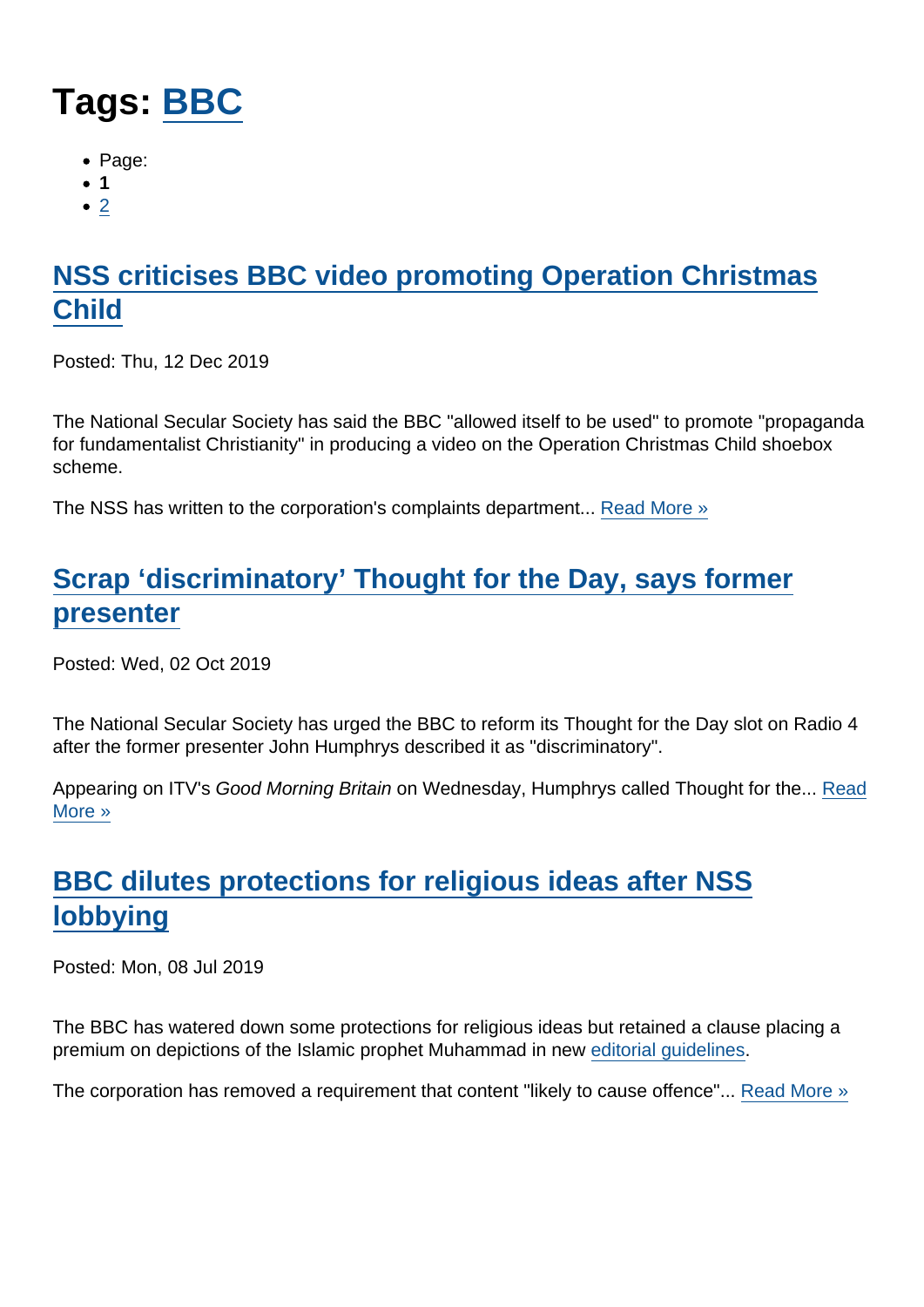### [NSS: religious offence-taking must not curtail free speech at](https://www.secularism.org.uk/news/2018/11/nss-religious-offence-taking-must-not-curtail-free-speech-at-bbc) [BBC](https://www.secularism.org.uk/news/2018/11/nss-religious-offence-taking-must-not-curtail-free-speech-at-bbc)

Posted: Tue, 13 Nov 2018

The National Secular Society has urged the BBC to treat free expression "as a positive value" as it raised concerns that new guidelines defer excessively to religious sensitivities.

In [response](https://www.secularism.org.uk/uploads/response-to-bbc-draft-editorial-guidelines.pdf) to a consultation on the [draft guidelines](http://downloads.bbc.co.uk/aboutthebbc/insidethebbc/howwework/accountability/consultations/draft_editorial_guidelines.pdf) the NSS warned that the... [Read More »](https://www.secularism.org.uk/news/2018/11/nss-religious-offence-taking-must-not-curtail-free-speech-at-bbc)

# [Public backs reform of Thought for the Day, poll finds](https://www.secularism.org.uk/news/2018/07/public-backs-reform-of-thought-for-the-day-poll-finds)

Posted: Tue, 31 Jul 2018

Fewer than one in five British people think BBC Radio 4's Thought for the Day should always feature religious content, a new poll has found.

A survey undertaken by Censuswide, commissioned by the National Secular Society, suggests the British public backs reforming... [Read More »](https://www.secularism.org.uk/news/2018/07/public-backs-reform-of-thought-for-the-day-poll-finds)

# [NSS challenges BBC Today's "PR exercise for C of E"](https://www.secularism.org.uk/news/2017/12/nss-complains-to-bbc-over-todays-pr-exercise-for-c-of-e)

Posted: Thu, 21 Dec 2017

The National Secular Society has written to the BBC over an episode of Radio 4's Today show which it said amounted to a "PR exercise for the Church of England".

The [episode](http://www.bbc.co.uk/programmes/b09hp2rk) was broadcast on 14 December from Lambeth Palace, the C of E's headquarters. It featured... [Read More »](https://www.secularism.org.uk/news/2017/12/nss-complains-to-bbc-over-todays-pr-exercise-for-c-of-e)

# [BBC should portray religion in critically-informed way, says](https://www.secularism.org.uk/news/2017/12/bbc-should-portray-religion-in-critically-informed-way-says-nss) **[NSS](https://www.secularism.org.uk/news/2017/12/bbc-should-portray-religion-in-critically-informed-way-says-nss)**

Posted: Wed, 20 Dec 2017

The National Secular Society has said the BBC should portray religion in "a fair and criticallyinformed manner" after the Corporation pledged to increase the religious content in its programming.

On Wednesday the BBC published its Religion and Ethics Review... [Read More »](https://www.secularism.org.uk/news/2017/12/bbc-should-portray-religion-in-critically-informed-way-says-nss)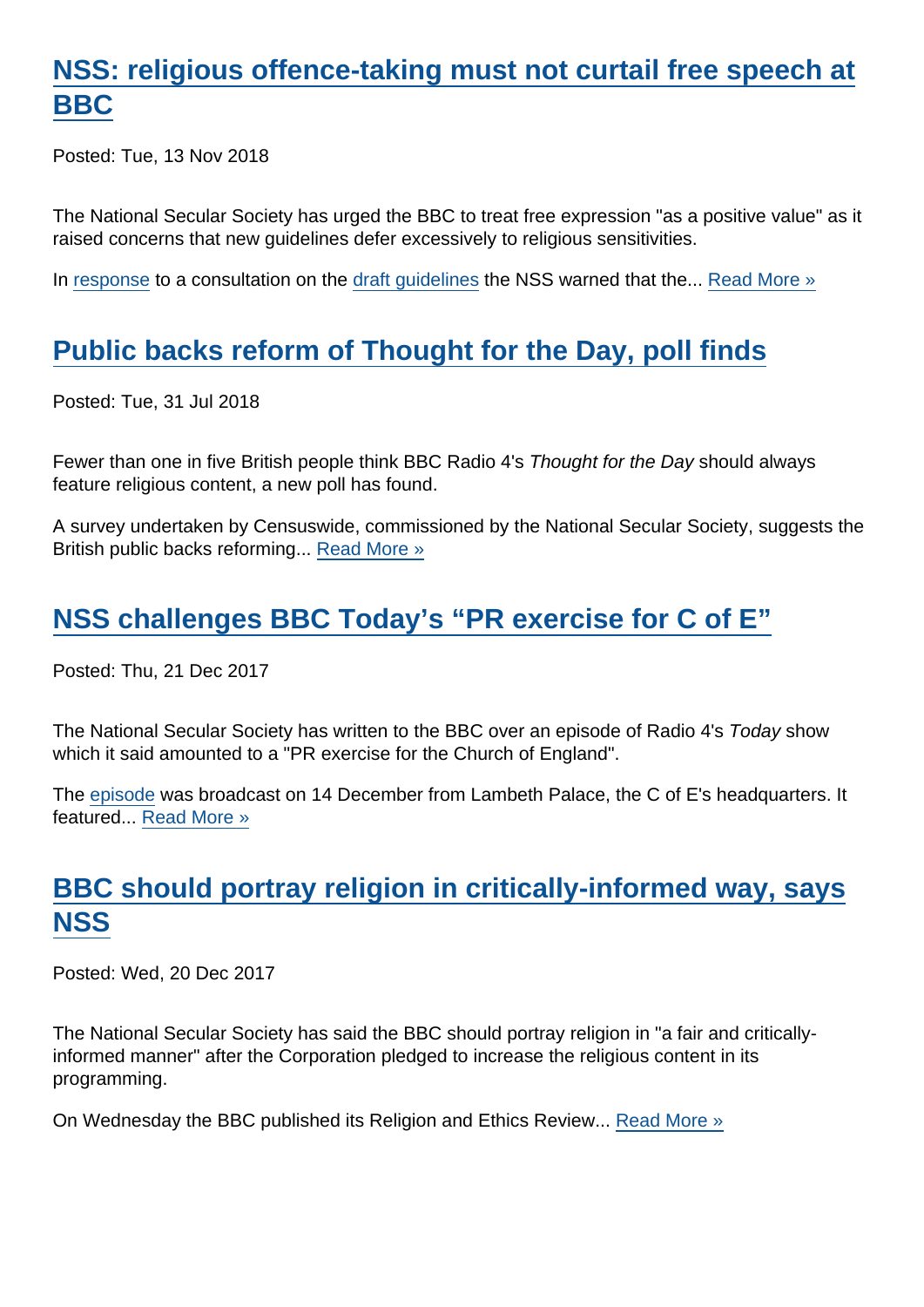### [BBC allows Today programme to be used to promote](https://www.secularism.org.uk/news/2017/06/bbc-allows-today-programme-to-be-used-to-promote-churchs-evangelism-campaign) [Church's evangelism campaign](https://www.secularism.org.uk/news/2017/06/bbc-allows-today-programme-to-be-used-to-promote-churchs-evangelism-campaign)

Posted: Thu, 01 Jun 2017

The National Secular Society has criticised the BBC for allowing the first Thought for the Day slot of June to be used by the Church of England as a platform to promote its latest evangelism initiative.

The Archbishop of Canterbury Justin Welby spoke on Radio... [Read More »](https://www.secularism.org.uk/news/2017/06/bbc-allows-today-programme-to-be-used-to-promote-churchs-evangelism-campaign)

### [BBC to increase non-Christian religious broadcasting](https://www.secularism.org.uk/news/2016/11/bbc-to-increase-non-christian-religious-broadcasting)

Posted: Mon, 14 Nov 2016

After criticising itself for devoting too much of its religious broadcasting to Christianity, the BBC is to consider increasing its religious broadcasting to allow more time for minority faiths.

Religious leaders have been invited by BBC director-general Lord... [Read More »](https://www.secularism.org.uk/news/2016/11/bbc-to-increase-non-christian-religious-broadcasting)

#### [BBC's output "too Christian" says head of religion and ethics](https://www.secularism.org.uk/news/2016/05/bbcs-output-too-christian-says-head-of-religion-and-ethics)

Posted: Tue, 17 May 2016

An internal review has found the BBC's religious output is "too Christian" and recommended an increase in its Muslim, Hindu and Sikh programming.

Aaqil Ahmed, the broadcaster's head of religion and ethics, compiled the report following consultation with non-Christians... [Read More »](https://www.secularism.org.uk/news/2016/05/bbcs-output-too-christian-says-head-of-religion-and-ethics)

#### [NSS launches new app to bypass Thought for the Day](https://www.secularism.org.uk/news/2016/04/nss-launches-new-app-to-bypass-thought-for-the-day)

Posted: Fri, 01 Apr 2016

The National Secular Society will today launch a new app that will allow Radio 4 listeners to avoid Thought for the Day when listening to the BBC's Today programme.

The application will enable listeners to pre-select alternative content during the religious... [Read](https://www.secularism.org.uk/news/2016/04/nss-launches-new-app-to-bypass-thought-for-the-day) [More »](https://www.secularism.org.uk/news/2016/04/nss-launches-new-app-to-bypass-thought-for-the-day)

### [BBC Trust rules against presenter who asked Christian](https://www.secularism.org.uk/news/2016/03/bbc-trust-rules-against-presenter-who-asked-christian-concern-campaigner-if-she-was-a-bigot) [Concern campaigner if she was a bigot](https://www.secularism.org.uk/news/2016/03/bbc-trust-rules-against-presenter-who-asked-christian-concern-campaigner-if-she-was-a-bigot)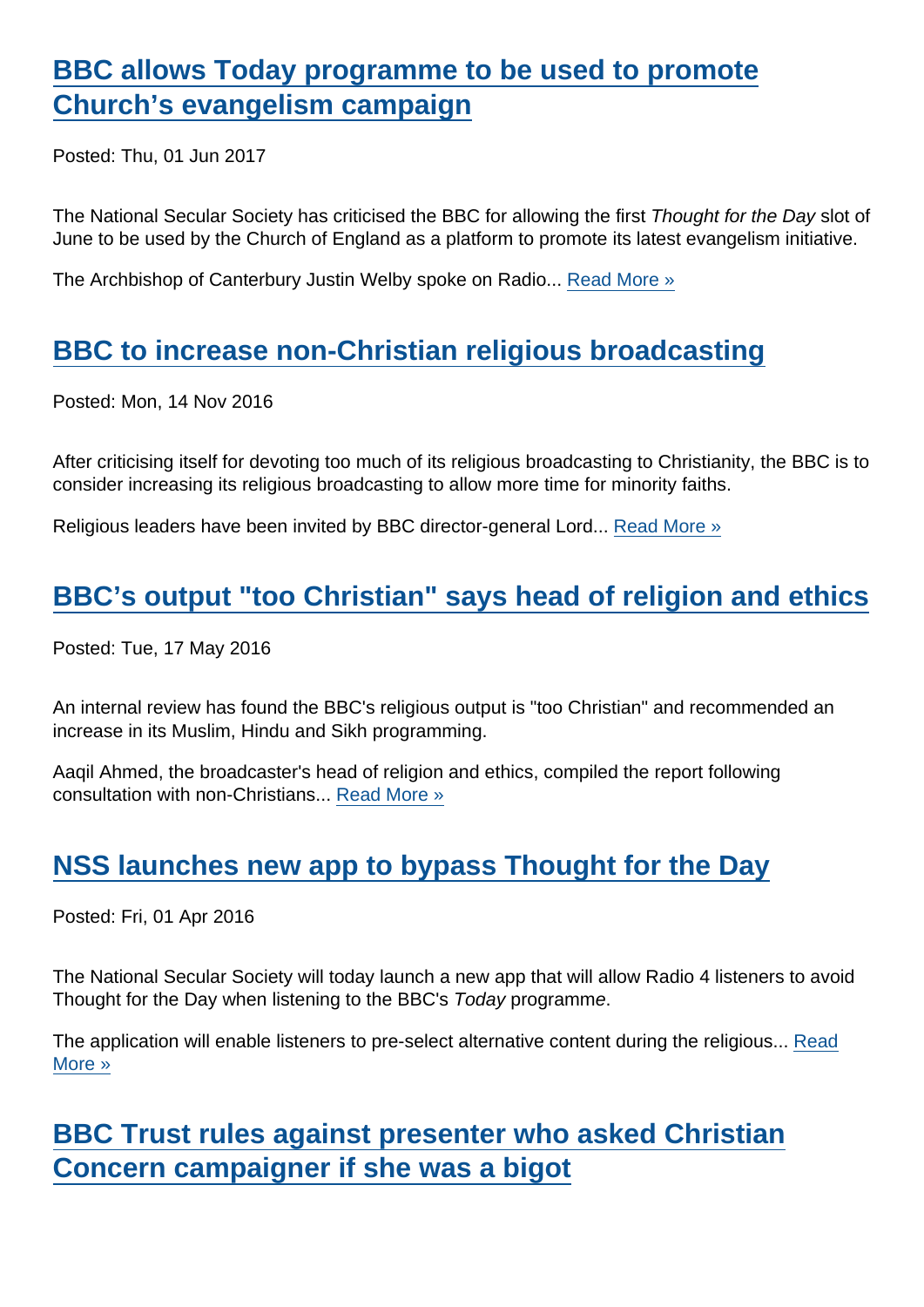Posted: Thu, 10 Mar 2016

Former BBC presenter Iain Lee has said he is "flabbergasted" after the BBC Trust [ruled](http://downloads.bbc.co.uk/bbctrust/assets/files/pdf/appeals/esc_bulletins/2016/esc_bulletin_dec_jan_2.pdf) his interview with a Christian campaigner was a "serious breach" of editorial guidelines.

In the interview, which took place in November 2015, Lee was in discussion with... [Read More »](https://www.secularism.org.uk/news/2016/03/bbc-trust-rules-against-presenter-who-asked-christian-concern-campaigner-if-she-was-a-bigot)

### [BBC continues to reduce its unpopular religious](https://www.secularism.org.uk/news/2015/10/bbc-continues-to-reduce-its-unpopular-religious-programming) [programming](https://www.secularism.org.uk/news/2015/10/bbc-continues-to-reduce-its-unpopular-religious-programming)

Posted: Thu, 29 Oct 2015

The BBC's latest annual report indicates a general reduction in the hours the Corporation devotes to religious broadcasting. The only increase was on BBC1 which devoted 86 hours to religious programmes in the 2014/15 period while in the previous year it was... [Read More »](https://www.secularism.org.uk/news/2015/10/bbc-continues-to-reduce-its-unpopular-religious-programming)

### [Help turn Thought for the Day into a "philosophy slot"](https://www.secularism.org.uk/news/2015/09/help-turn-thought-for-the-day-into-a-philosophy-slot)

Posted: Thu, 24 Sep 2015

The National Secular Society has backed calls for BBC Radio 4's Thought for the Day slot to be converted into a "philosophy slot", open to non-believers and believers alike.

The proposal has been put forward on Open Democracy's Our Beeb website – an online... [Read](https://www.secularism.org.uk/news/2015/09/help-turn-thought-for-the-day-into-a-philosophy-slot) [More »](https://www.secularism.org.uk/news/2015/09/help-turn-thought-for-the-day-into-a-philosophy-slot)

[BBC Trust: Religious radio programmes are "least popular"](https://www.secularism.org.uk/news/2015/08/bbc-trust-religious-radio-programmes-are-least-popular-and-least-well-received-but-we-wont-change-them) [and "least well received" – but we won't change them](https://www.secularism.org.uk/news/2015/08/bbc-trust-religious-radio-programmes-are-least-popular-and-least-well-received-but-we-wont-change-them)

Posted: Thu, 20 Aug 2015

A consultation on speech radio by the BBC Trust has found that religious programmes are the least liked and least well received radio shows, but stated that the BBC has no plans to change them.

The BBC Trust, the governing body of the BBC, has a "responsibility... [Read More »](https://www.secularism.org.uk/news/2015/08/bbc-trust-religious-radio-programmes-are-least-popular-and-least-well-received-but-we-wont-change-them)

# [BBC cuts religion on radio by 37 per cent](https://www.secularism.org.uk/news/2015/02/bbc-cuts-religion-on-radio-by-37-per-cent)

Posted: Mon, 09 Feb 2015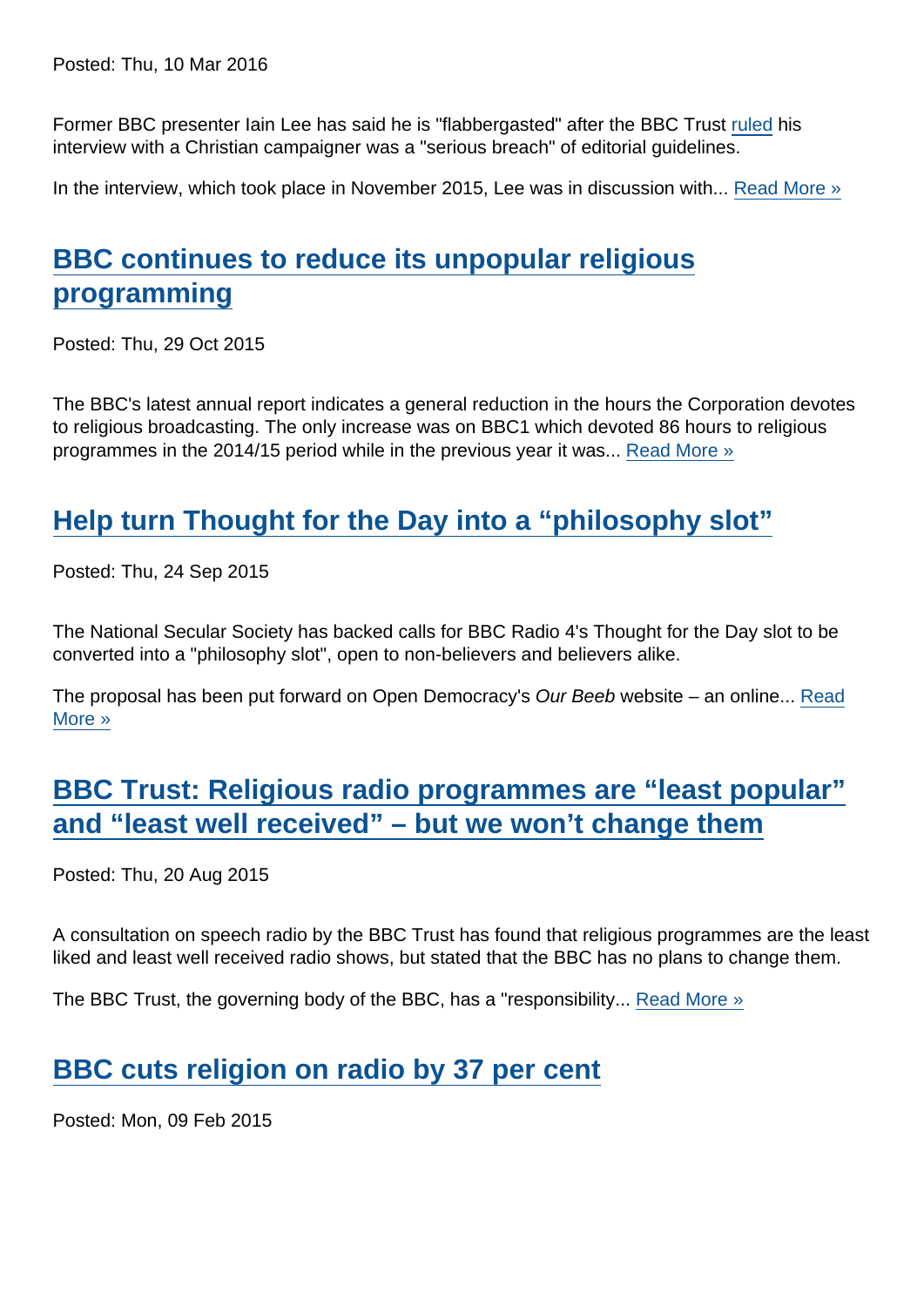The latest BBC Annual Report indicates that although religious broadcasting on radio has declined by 37% over a year, the amount of religion on TV has increased.

The 2013-14 report shows that there were 611 hours of religious programming on radio compared to... [Read More »](https://www.secularism.org.uk/news/2015/02/bbc-cuts-religion-on-radio-by-37-per-cent)

# [BBC Trust upholds NSS complaint over conflation of race](https://www.secularism.org.uk/news/2015/01/bbc-trust-upholds-nss-complaint-over-conflation-of-race-and-religion) [and religion](https://www.secularism.org.uk/news/2015/01/bbc-trust-upholds-nss-complaint-over-conflation-of-race-and-religion)

Posted: Tue, 20 Jan 2015

The National Secular Society has welcomed a ruling from the BBC Trust upholding its complaint over the way in which the BBC framed a story concerning the allocation of places at a Sikh faith school as a 'race issue', rather than as an issue of religious freedom.... [Read More »](https://www.secularism.org.uk/news/2015/01/bbc-trust-upholds-nss-complaint-over-conflation-of-race-and-religion)

# [New BBC consultation 'an opportunity to challenge Thought](https://www.secularism.org.uk/news/2014/12/new-bbc-consultation-an-opportunity-to-challenge-thought-for-the-day) [For The Day'](https://www.secularism.org.uk/news/2014/12/new-bbc-consultation-an-opportunity-to-challenge-thought-for-the-day)

Posted: Fri, 05 Dec 2014

The BBC has launched a new consultation asking listeners what they like and dislike about its speech radio output. The NSS is calling on its supporters to use the opportunity to again raise the contentious issue of Thought For The Day. The consultation can... [Read More »](https://www.secularism.org.uk/news/2014/12/new-bbc-consultation-an-opportunity-to-challenge-thought-for-the-day)

### [Big changes for religious reporting](https://www.secularism.org.uk/news/2014/05/big-changes-for-religious-reporting)

Posted: Thu, 15 May 2014

The BBC has announced that it is replacing its present religious affairs correspondent, Robert Pigott, with Caroline Wyatt who is currently its defence correspondent.

Pigott has been covering the BBC's religion mandate for ten years and from July joins the... [Read](https://www.secularism.org.uk/news/2014/05/big-changes-for-religious-reporting) [More »](https://www.secularism.org.uk/news/2014/05/big-changes-for-religious-reporting)

### [BBC Trust rejects Thought for the Day bias complaint](https://www.secularism.org.uk/news/2013/10/bbc-trust-rejects-thought-for-the-day-bias-complaint)

Posted: Wed, 02 Oct 2013

The BBC Trust has rejected a complaint of bias from the National Secular Society concerning a Thought for the Day slot broadcast immediately after its successful High Court challenge to prayers